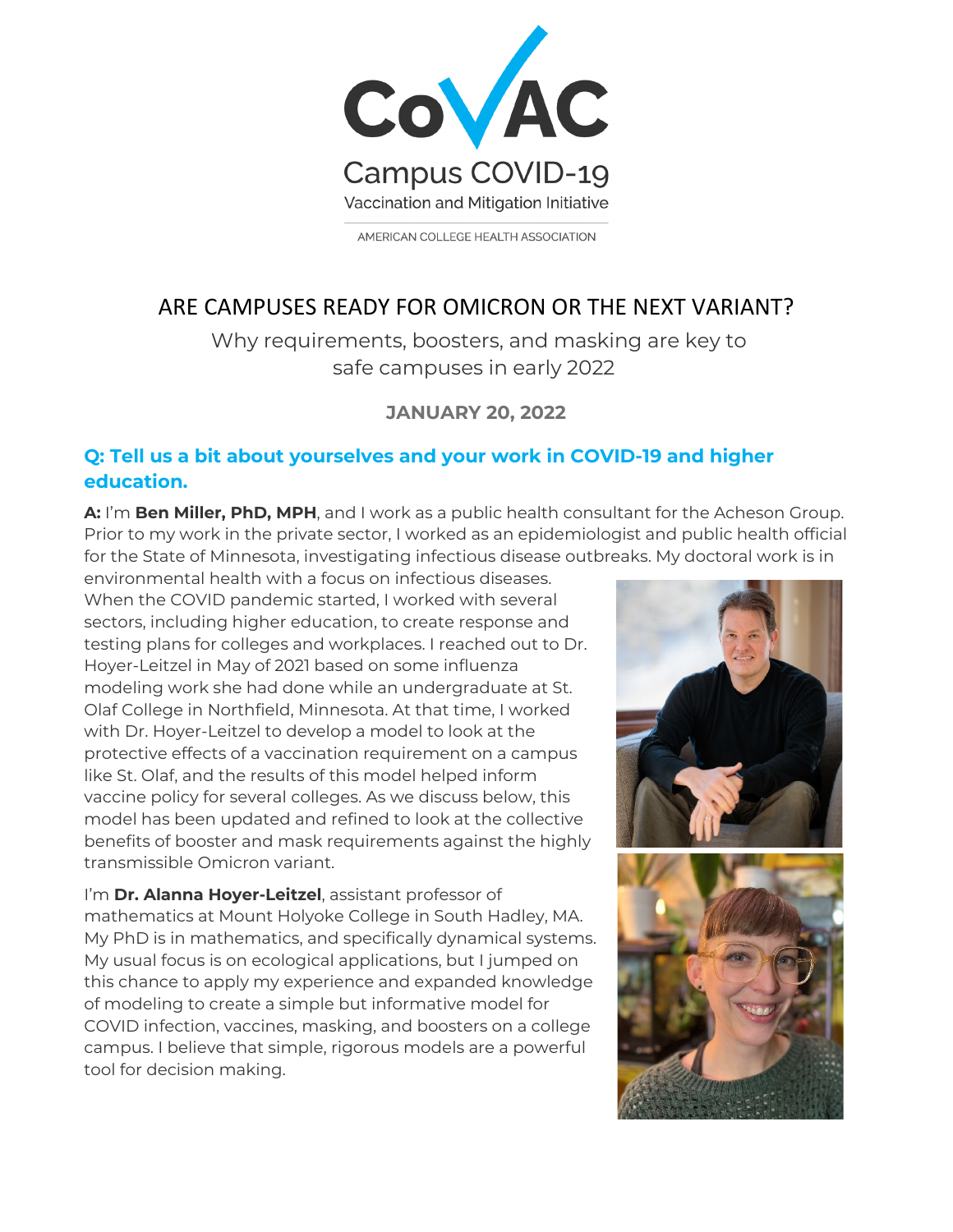# **Q: Many colleges had relatively low case rates during the fall of 2021. Why is there a need for booster doses now?**

**A:** When vaccines became widely available to the college-age population in late spring 2021, many campuses weighed the need for vaccine requirements to protect their campuses from the Alpha variant surge happening at the time and from future surges. As the Delta variant surged in many parts of the United States in the late summer and fall, campuses who required vaccines for students, staff, and faculty experienced relatively low infection rates, even as surrounding community case rates rose or remained high.

At the end of 2021, the Omicron variant showed up in force on some campuses in the Northeastern U.S., sending classes [online](https://www.insidehighered.com/quicktakes/2021/12/20/oberlin-will-finish-fall-semester-online-january) and students home for an [early](https://cornellsun.com/2021/12/17/how-the-omicron-variant-and-the-end-of-the-semester-created-perfect-storm-for-cornells-covid-outbreak/) winter break. Now, with case rates surging to record levels, some college campuses are delaying start dates and moving fully online.

In May 2021, we modeled the protective effects of a fully vaccinated population against a thenemerging and more highly transmissible Delta variant and found that vaccination rates of greater than 90% were needed to prevent large outbreaks in a closed campus of approximately 3,500 students and faculty. This modeling helped inform the vaccine policy for a handful of schools who in May and June 2021 were considering a requirement.

Research published in [Science](https://www.science.org/doi/10.1126/science.abm0620) in November 2021 showed waning vaccine efficacy in all age groups after 6 months, with vaccine efficacy against symptomatic illness ranging from 13-58%, depending on the vaccine. Although Omicron was only identified in late November 2021, preliminary research from the United Kingdom show vaccine efficacy against symptomatic illness increases to over 70% two to four weeks after an mRNA booster.

We've updated our model to look at the effect of masking and booster doses on limiting case rates for the much more transmissible Omicron variant. This new model shows that consistent masking and mandating boosters are significant factors in reducing the rate of transmission on campuses. If case rates in students, staff, and faculty rise too quickly on a campus, the impacts to classroom instruction, food service, athletics, health clinics, and other core services will be severely limited, even with Center for Disease Control and Prevention's abbreviated isolation guidance.

# **Q: What type of model did you use for your analysis and what does it show us about boosters and masking?**

**A:** We use a compartmental SIR (Susceptible, Infectious, Recovered) differential equations model for our analysis, modified to include effects of vaccination, masking, and isolation when sick. (More details at the end.) We preform two types of analysis on the model. The first is to calculate a *nullcline* for the infectious population, i.e., the threshold corresponding to when the rate of new cases will change from positive to negative. The second is to consider several scenarios, solve the corresponding differential equations, and compare the cumulative case counts after 100 days.

For the nullcline analysis, this threshold can be defined in terms of the basic reproduction number. The basic reproduction number of an infection is the expected number of cases directly generated by one case in a population where all individuals are susceptible to infection. The number, called R naught and written as  $R_0$  was between 5 and 8 for the Delta variant and is estimated [to be as high as 10](https://www.thelancet.com/journals/lanres/article/PIIS2213-2600(21)00559-2/fulltext) for the Omicron variant. Our modeling shows the critical need for boosters on college campuses, given the infectiousness of the Omicron variant.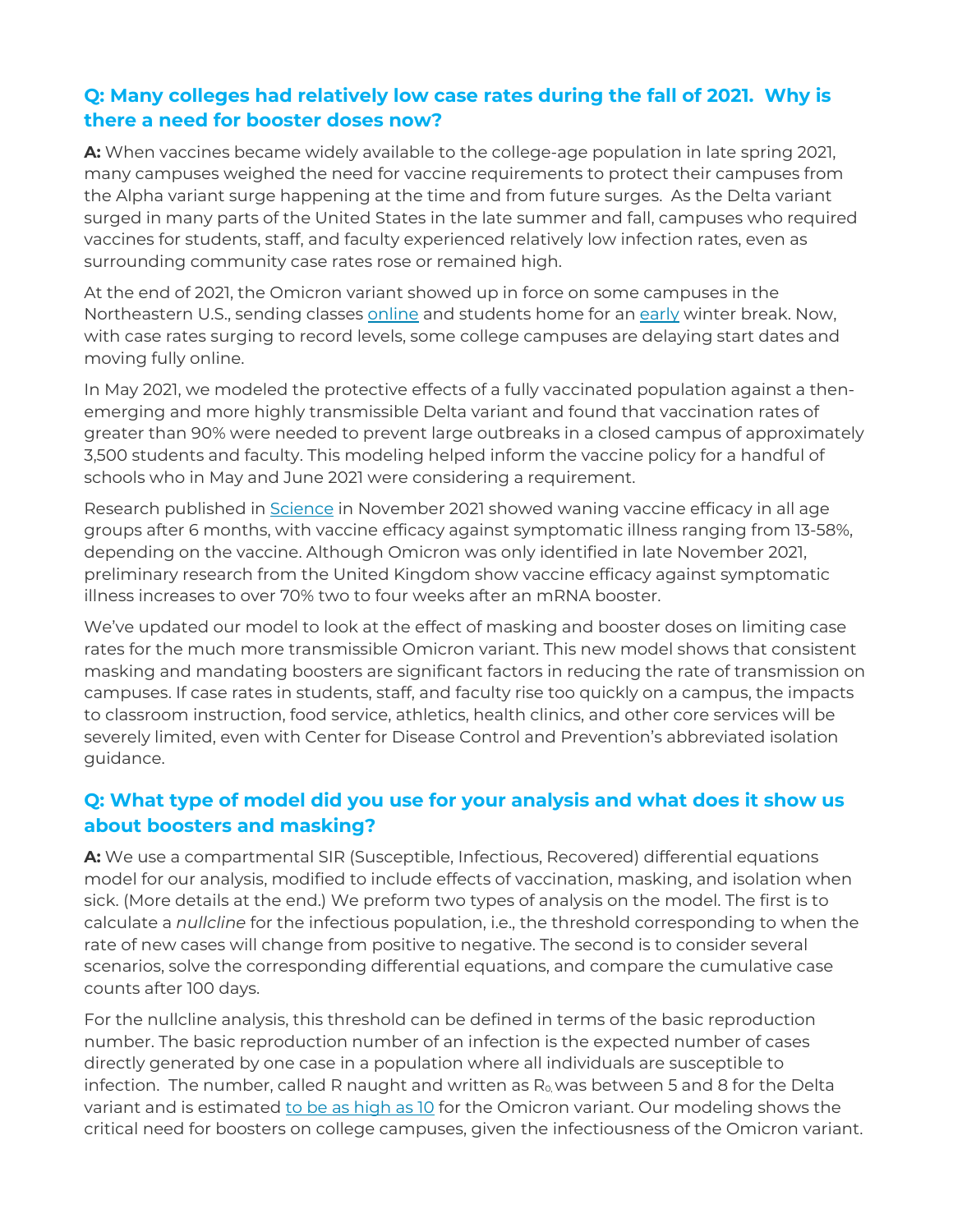To account for mitigation measures (vaccinations, boosters, masking, and isolation when sick), we scale  $R_0$  and calculate "R effective," written as  $R_{\text{eff}}$ . We find that the rate of new cases is negative when  $R_{\text{eff}}$  is less than one. The formula we use for  $R_{\text{eff}}$  is below, and the definition of each parameter is given in Table 2.

$$
R_{eff} = \overbrace{(1 - \varepsilon_b V_b V - \varepsilon (V - V_b V))}^{\text{effect ofvacination}} \overbrace{(2b - b^2)P + 1}^{\text{effect of masking}} \overbrace{V}^{\text{other sick}}
$$
  

$$
R_{eff} = \overbrace{(1 - \varepsilon_b V_b V - \varepsilon (V - V_b V))}^{\text{effect of insking}} \overbrace{(2b - b^2)P + 1}^{\text{effect of isolation}}
$$

Assuming that preliminary vaccination is 30% effective against omicron ( $\varepsilon = 0.3$ ), boosting is 70% effective ( $\varepsilon_b$  = 0.7), the average mask filtration is 40% ( $b$  = 0.4), and  $\ell/\gamma$  = 0.43 (isolation after 3 days and a 7-day infectious period), we can find the following thresholds for R<sub>eff</sub> is less than one. The figure below shows that in a population that is already 99% fully vaccinated, that without masking, a fully boosted population protects against an  $R_0$  of almost 8. This was likely why we saw low levels of infection in fall 2021, because the initial vaccine series were effective against the more transmissible Delta variant.

*Figure 1. The relationship between the fraction of the population boosted and R<sub>0</sub>. If the R<sub>0</sub> of Omicron is greater than 8, only a combination of boosting and masking in a 99% vaccinated population provides protection against large outbreaks.*



In Figure 1 we see that if  $R_0$  is 10, we see that with a 99% base vaccination rate and a 60% masking rate (blue region), at least 82% of the population needs a booster shot in order to control the number of new cases.

Now let's consider a scenario of 3,000 students, with 5 students infected at day 0. We can compare the cumulative case counts in nine different scenarios, as shown in Table 1 below. We compare different base vaccination rates, booster rates, and masking requirements. Given the transmissibility of the Omicron variant, this model shows that a fully boosted and masked population significantly protects against the risk of outbreaks on campuses.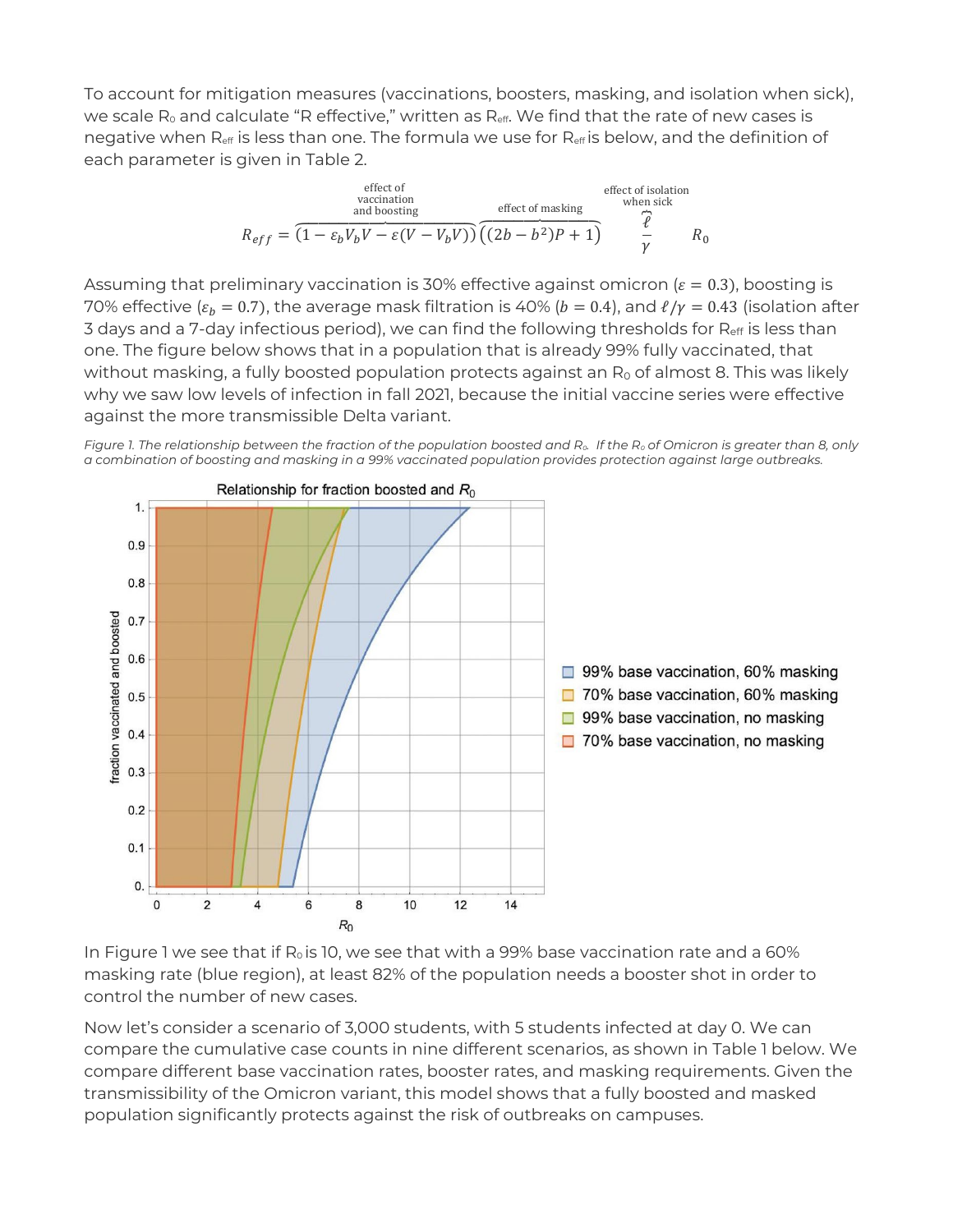*Table 1. COVID* transmission scenario where 5 infected students enter the population at Day 0 in a campus population of *3,000 students.*

| <b>COVID Transmission Scenarios</b> |                             |                        |                  |                  |                                                        |                                       |  |
|-------------------------------------|-----------------------------|------------------------|------------------|------------------|--------------------------------------------------------|---------------------------------------|--|
| Scenario                            | Base<br>vaccination<br>rate | <b>Boosted</b><br>rate | Masking          | $R_{\text{eff}}$ | Percent of<br>population<br>infected after 100<br>days | Cumulative<br>cases<br>(out of 3,000) |  |
| scenario 1                          | 99%                         | 60%                    | required (P=0.8) | 0.97             | 3.1%                                                   | 93                                    |  |
| scenario 2                          | 99%                         | 60%                    | optional (P=0.5) | 1.36             | 47.7%                                                  | 1431                                  |  |
| scenario 3                          | 99%                         | 60%                    | no masking (P=0) | 1.99             | 79.6%                                                  | 2388                                  |  |
| scenario 4                          | 99%                         | 90%                    | required         | 0.72             | 0.06%                                                  | 18                                    |  |
| scenario 5                          | 99%                         | 90%                    | optional         | 1.01             | 4.9%                                                   | 147                                   |  |
| scenario 6                          | 99%                         | 90%                    | no masking       | 1.49             | 57.5%                                                  | 1725                                  |  |
| scenario 7                          | 70%                         | 40%                    | required         | 1.41             | 52.3%                                                  | 1582                                  |  |
| scenario 8                          | 70%                         | 40%                    | optional         | 1.98             | 80.1%                                                  | 2372                                  |  |
| scenario 9                          | 70%                         | 40%                    | no masking       | 2.91             | 93.4%                                                  | 2801                                  |  |

*Figure 2. The number of cumulative cases in a student population of 3,000, over 100 days, where 5 students are initially infected at Day 0.*

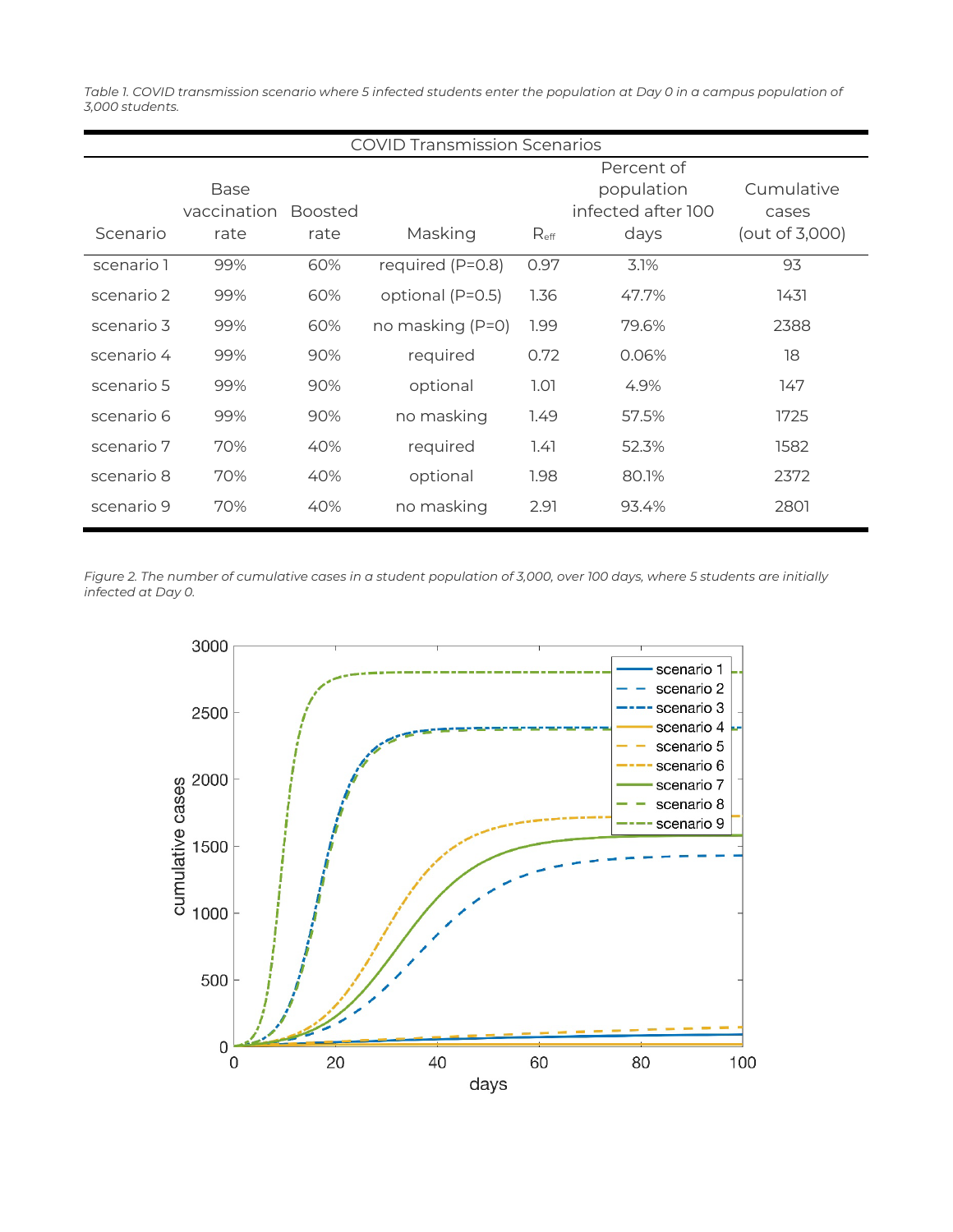Figure 2 shows the progression over time for the nine scenarios in the table. We see three groupings of outcomes. Scenarios 1, 4, and 5 all have very low cumulative cases. This corresponds to Reff less than or close to 1. Scenarios 2, 6, and 7 all end up with about 50% of students getting sick with an R<sub>eff</sub> close to 1.5. Finally, there are scenarios 3, 8, and 9 in which almost all students get sick. These correspond to an  $R_{\text{eff}}$  of 2 or higher.

# **Q: Will a booster requirement still help, given how quickly Omicron is surging in the U.S.?**

**A:** Time is of the essence, and we're seeing dramatically rising case rates in many states. However, in many parts of the country case rates are still relatively low. Importantly, colleges also have the advantage of testing and isolating everyone as people return to campus from holiday break and can place a "bubble" around their population. This bubble will be tested throughout a term or semester, and we need to assume the Omicron variant will find its way into the population.

Mathematically, our model shows that in a closed population, boosters and consistent masking reduce the risk of outbreaks on campus. Unfortunately, booster doses are not immediately protective, and it takes several weeks after the booster shot is administered for antibodies to increase to levels that protect against symptomatic illness.

Booster efficacy will likely decrease over time and future boosters may be needed. As we move into the endemic stage of the pandemic, we need to be prepared to objectively consider the most effective tools to reduce the risk of disruptive outbreaks on campuses.

### **Q: If Omicron causes milder illness, especially in fully vaccinated and younger people, why should we care about limiting infections on campuses?**

**A:** While there is growing evidence that Omicron results in less severe illness, every community has immunocompromised or higher-risk members who may experience severe outcomes if infected. There is still an expectation and guidance from CDC that the infected isolate for at least five days, and having a significant proportion of the campus population in isolation is disruptive to in-person instruction, campus life, and mental well-being. We're currently seeing how isolation affects the healthcare, airline, and public safety sectors in the U.S., and a similar situation will likely play out on campuses if infection rates are not kept to manageable levels.

### **Q: What other measures should colleges be thinking about as they return to campus in January and beyond?**

**A:** In addition to requiring boosters and masking, colleges should continue to ensure they have adequate isolation space for those who test positive and be able to accommodate students who cannot attend in-person classes. Improved indoor ventilation rates and de-densifying classrooms and dining spaces can also help limit transmission. Regular testing of high-risk populations such as athletes and music performers three times a week with antigen tests can also help detect early clusters of infection. Many of the same measures that were successful against the Delta variant will also help protect against the Omicron variant, but it's important to recognize that Omicron is inherently much more transmissible and places and spaces that were safer in the past could now be the source of outbreaks and transmission. This includes spaces such as dining halls and poorly ventilated classrooms.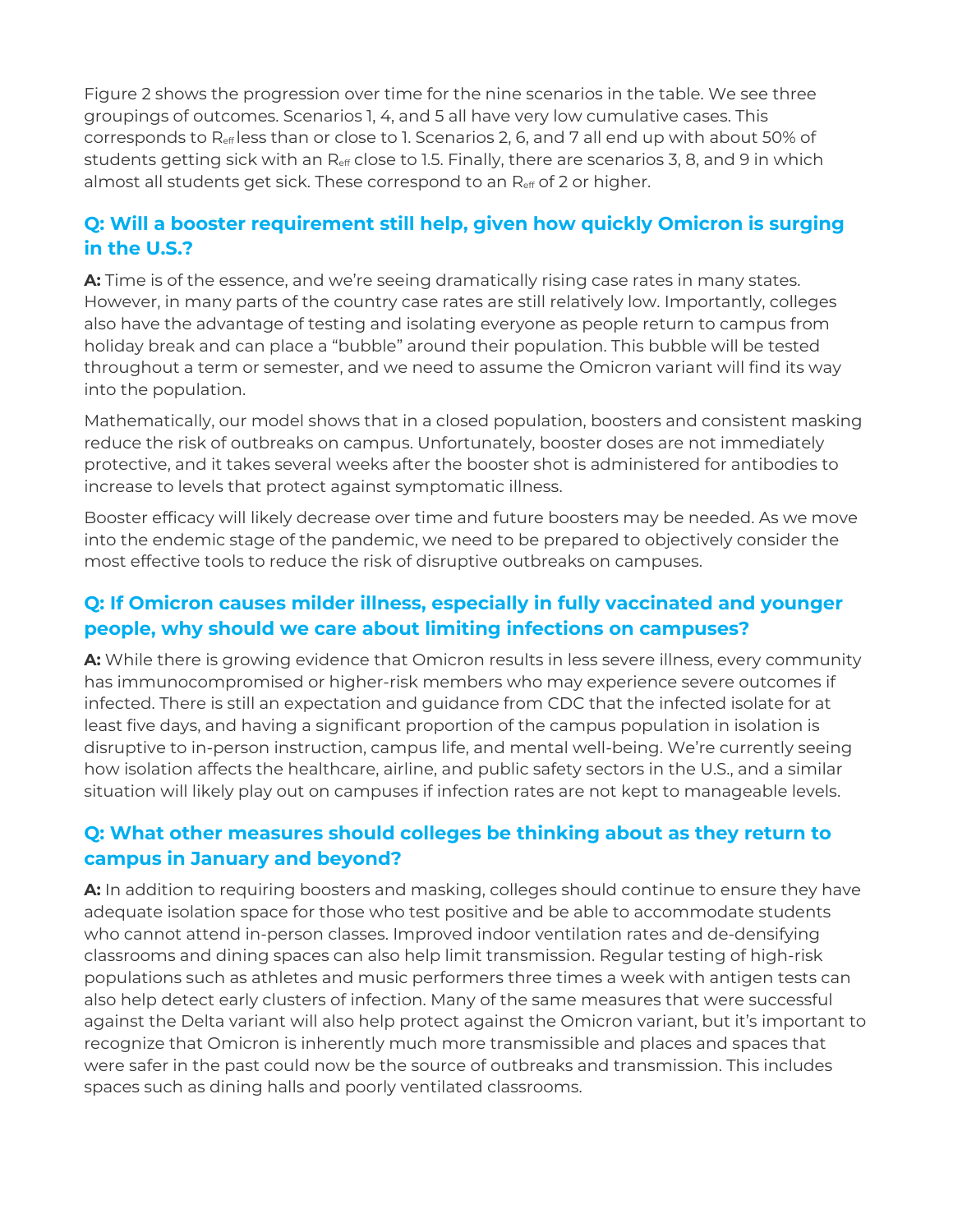# **Q: What does the spring of 2022 look like? Will the Omicron variant be with us for the foreseeable future?**

**A:** Countries such as South Africa may provide some insight for campuses in the U.S. South Africa has a younger population, many of whom were previously infected with older variants of COVID-19. Case rates in South Africa appear to be decreasing almost as rapidly as they rose with Omicron, and it's likely that campuses may see a peak in illnesses that rises rapidly and then declines steeply. Some colleges may experience this increase soon after students return to campus, while others may be successful at "flattening the curve" and spreading infections out over a longer period. College communities that are fully boosted are more likely to see lower cumulative infections and fewer disruptions to campus life.

It's likely that Omicron may replace Delta as the predominate variant in the U.S., although in the coming months and years, future variants that evade vaccines and previous immunity are likely to emerge.

The best approach remains one that protects the public health of the campus community by trying to limit infections and protect those most susceptible to severe illness. Today, and for Omicron, that means boosters and masking.

### **Explanation of the Model**

Our model is a compartmental SIR model that considered the proportion of a population that is susceptible (S), infected (I), and have recovered (R):

$$
\boxed{S} \to \boxed{I} \to \boxed{R}
$$

The differential equations for this model are

$$
\begin{aligned}\n\frac{dS}{dt} &= -\beta SI \\
\frac{dI}{dt} &= \beta SI - \gamma I \\
\frac{dR}{dt} &= \gamma I\n\end{aligned}
$$

where  $\beta$  measures the rate of contagion and  $\gamma$  is dependent on the average amount of time a person is infectious in the general population before testing positive and isolating, or before isolating because of symptoms.

In a traditional SIR model,  $\beta = R_0 \gamma$ , is the average number of people infected by one person per day. This assumes that the infected person is mixing with the general population for the entire time they are contagious. We adjust this in our model to account for earlier isolation. We also account for how mask wearing and vaccination affect the value of  $\beta$ .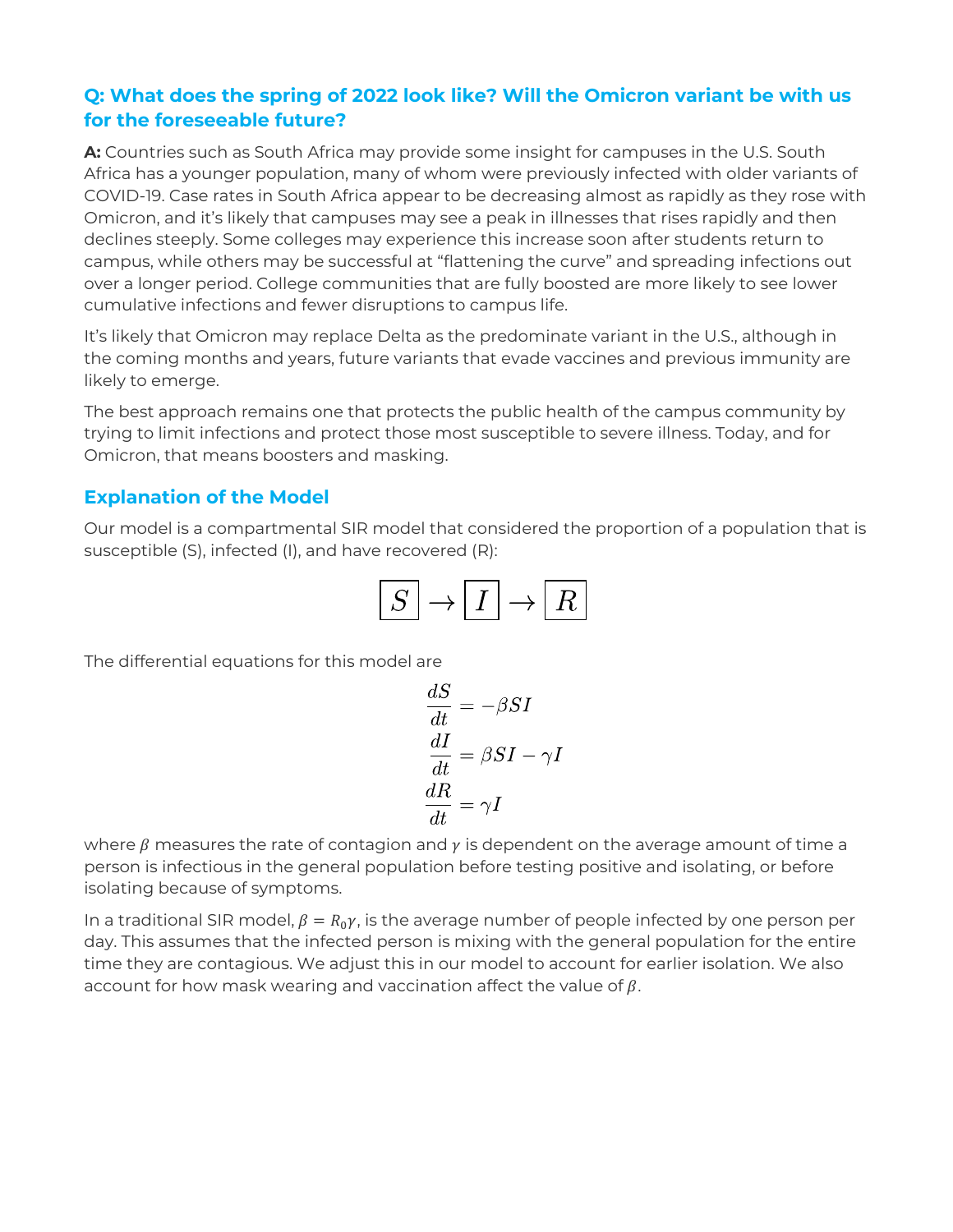*Table 1. Modeling parameters, values, and source citations.*

| <b>Model Parameters</b>         |                                                                                                     |                                            |          |  |  |  |  |  |
|---------------------------------|-----------------------------------------------------------------------------------------------------|--------------------------------------------|----------|--|--|--|--|--|
| Parameter                       | Definition                                                                                          | Value                                      | Citation |  |  |  |  |  |
| $\varepsilon$ , $\varepsilon_b$ | vaccine efficacies (with or<br>without booster)                                                     | $0.3 - 0.7$                                | [3,7]    |  |  |  |  |  |
| $V, V_b$                        | fraction of population<br>vaccinated, fraction of<br>vaccinated population that<br>is also boosted  | 0-1 (varies)                               |          |  |  |  |  |  |
| $\cal P$                        | fraction of interactions<br>where both people are<br>wearing masks                                  | $0-0.8$ (varies)                           |          |  |  |  |  |  |
| $\boldsymbol{b}$                | (average) fraction of viral<br>particles filtered by masks                                          | 0.4                                        | $[1]$    |  |  |  |  |  |
| $1/\ell$                        | average length of infectious<br>period                                                              | 7 days                                     | $[5]$    |  |  |  |  |  |
| $1/\gamma$                      | average time before<br>infectious person is<br>removed from the<br>population                       | 3 to 5 days                                | [6]      |  |  |  |  |  |
| $R_0$                           | average number of people<br>infected by one person over<br>the entire time infectious,              | 4 for original wild-<br>type covid-19      | $[2,6]$  |  |  |  |  |  |
|                                 | with no mitigation<br>measures                                                                      | 6.5 for delta variant<br>10-12 for omicron |          |  |  |  |  |  |
| $\beta$                         | average number of people<br>infected by one person per<br>day when including<br>mitigation measures | $R_{eff}\gamma$                            |          |  |  |  |  |  |

Define R<sub>eff</sub> as "R-effective" the average number of people infected by one person over the length of time they are infectious and part of the general population.[4] In the case of simple vaccination, we calculate Reff as follows: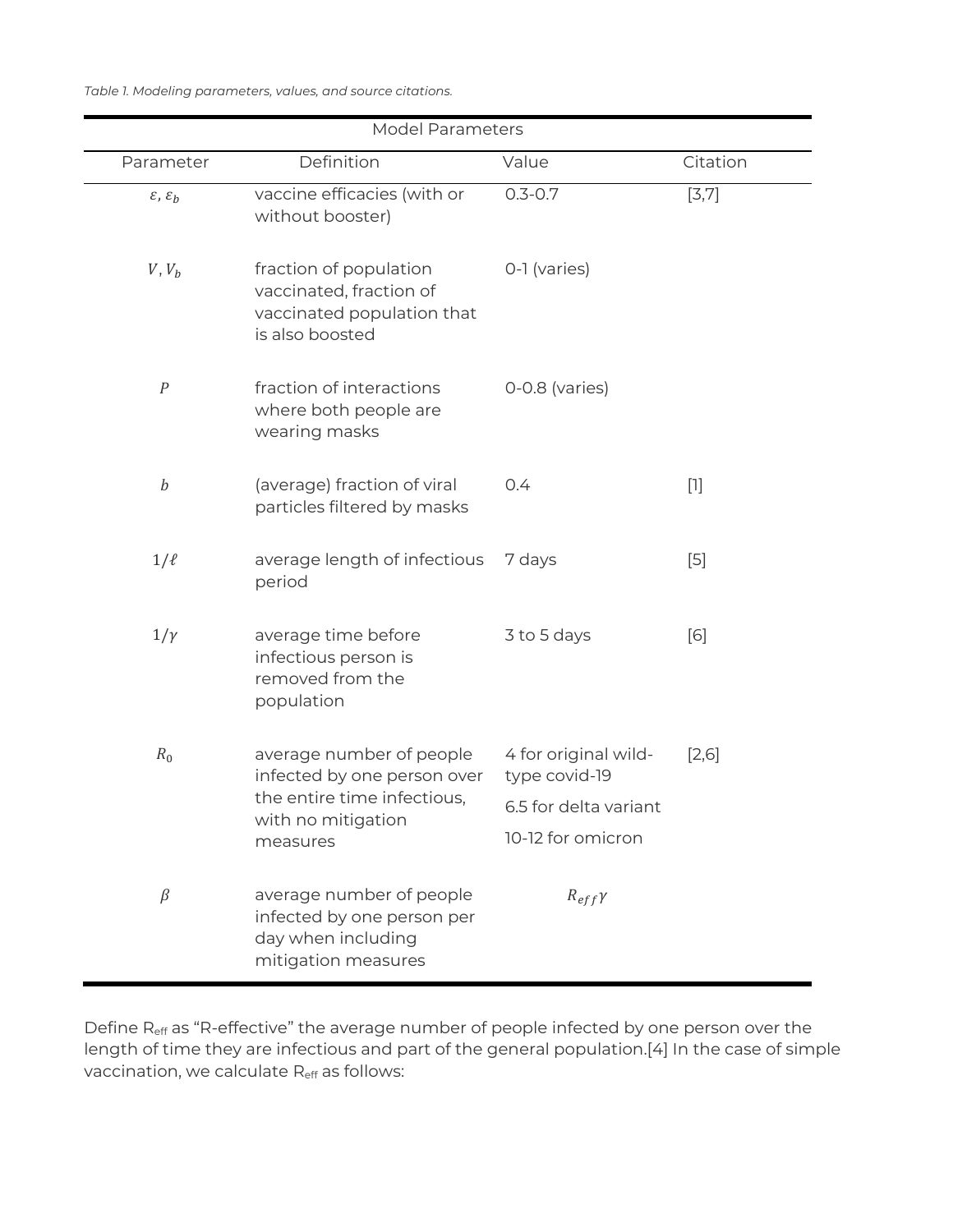$$
R_{eff} = \overbrace{(1 - \varepsilon V)}^{\text{effect of}} \overbrace{(2b - b^2)P + 1}^{\text{effect of masking}} \overbrace{V}^{\text{effect of isolation}}
$$

In the case of boosters, we calculate  $R_{\text{eff}}$  as

$$
R_{eff} = \overbrace{(1 - \varepsilon_b V_b V - \varepsilon (V - V_b V))}^{\text{effect of}} \overbrace{(2b - b^2)P + 1}^{\text{effect of masking}} \overbrace{V}^{\text{effect of isolation}}_{\gamma}
$$
\n
$$
R_{eff} = \overbrace{(1 - \varepsilon_b V_b V - \varepsilon (V - V_b V))}^{\text{effect of making}} \overbrace{(2b - b^2)P + 1}^{\text{effect of isolation}} \overbrace{V}^{\text{other side}}
$$

We are scaling  $R_0$  by three factors to calculate  $R_{\text{eff}}$ . From right to left, we first see the effect of isolation when sick. In a typical SIR model, infectious individuals are assumed to be part of the general population during the entire infectious period. With the practice of isolating when symptomatic or testing positive, the number of individuals infected is reduced by the factor  $\ell/\gamma$ .

The next factor scales by the effect of masking. We assume that on a college campus, masking behavior is uniform by location e.g., most or all students wearing masks in class, but all students are not wearing masks when in the cafeteria. The average filtration of a mask is  $b$ , so reduce the chance of infection by  $1 - b$ . When two people are wearing masks, then the chance of infection is reduced by $(1 - b)^2$ . If masks are worn for a fraction P of interactions, then the chance of infection is reduced by  $((1 - b)^2 P + (1 - P)) = (2b - b^2)P + 1$ .

The leftmost final factor scales by the effect of vaccination and boosting. Let  $\varepsilon$  and  $\varepsilon_h$  be the efficacies of the vaccine and the booster, and let  $V$  be the fraction of the population vaccinated and  $V_b$  be the fraction of the vaccinated population that is boosted. The probability of protection from infection is the vaccine efficacy multiplied by the fraction of the population vaccinated. When considering boosters, we need two terms, one for the effect of the boosted population and one for the rest of the vaccinated population. Because data reporting often gives the fraction of the population that is vaccinated but not boosted and the fraction of that subpopulation that is boosted, these terms are  $(V - V_h V)$  and  $V_h V$ , respectively. Thus, the chance of infection is reduced by  $(1 - \varepsilon_b V_b V - \varepsilon (V - V_b V))$ .

For questions about the modeling assumptions and methods, or for Matlab and Mathematica codes used to make the figures in this paper, please email Dr. Hoyer-Leitzel at [ahoyerle@mtholyoke.edu.](mailto:ahoyerle@mtholyoke.edu) For questions about the epidemiological assumptions, please email Dr. Miller at [Ben.Miller@AchesonGroup.com.](mailto:Ben.Miller@AchesonGroup.com)

#### References for Table 2

[1] Bazant, M. Z., & Bush, J. W. (2021). A guideline to limit indoor airborne transmission of COVID-19. *Proceedings of the National Academy of Sciences*, *118*(17). <https://www.pnas.org/content/118/17/e2018995118>

[2] Burki, T. K. (2021). Omicron variant and booster COVID-19 vaccines. *The Lancet Respiratory Medicine*. [https://www.thelancet.com/journals/lanres/article/PIIS2213-2600\(21\)00559-2/fulltext](https://www.thelancet.com/journals/lanres/article/PIIS2213-2600(21)00559-2/fulltext)

[3] Cohn, B. A., Cirillo, P. M., Murphy, C. C., Krigbaum, N. Y., & Wallace, A. W. (2021). SARS-CoV-2 vaccine protection and deaths among US veterans during 2021. *Science*, eabm0620. <https://www.science.org/doi/10.1126/science.abm0620>